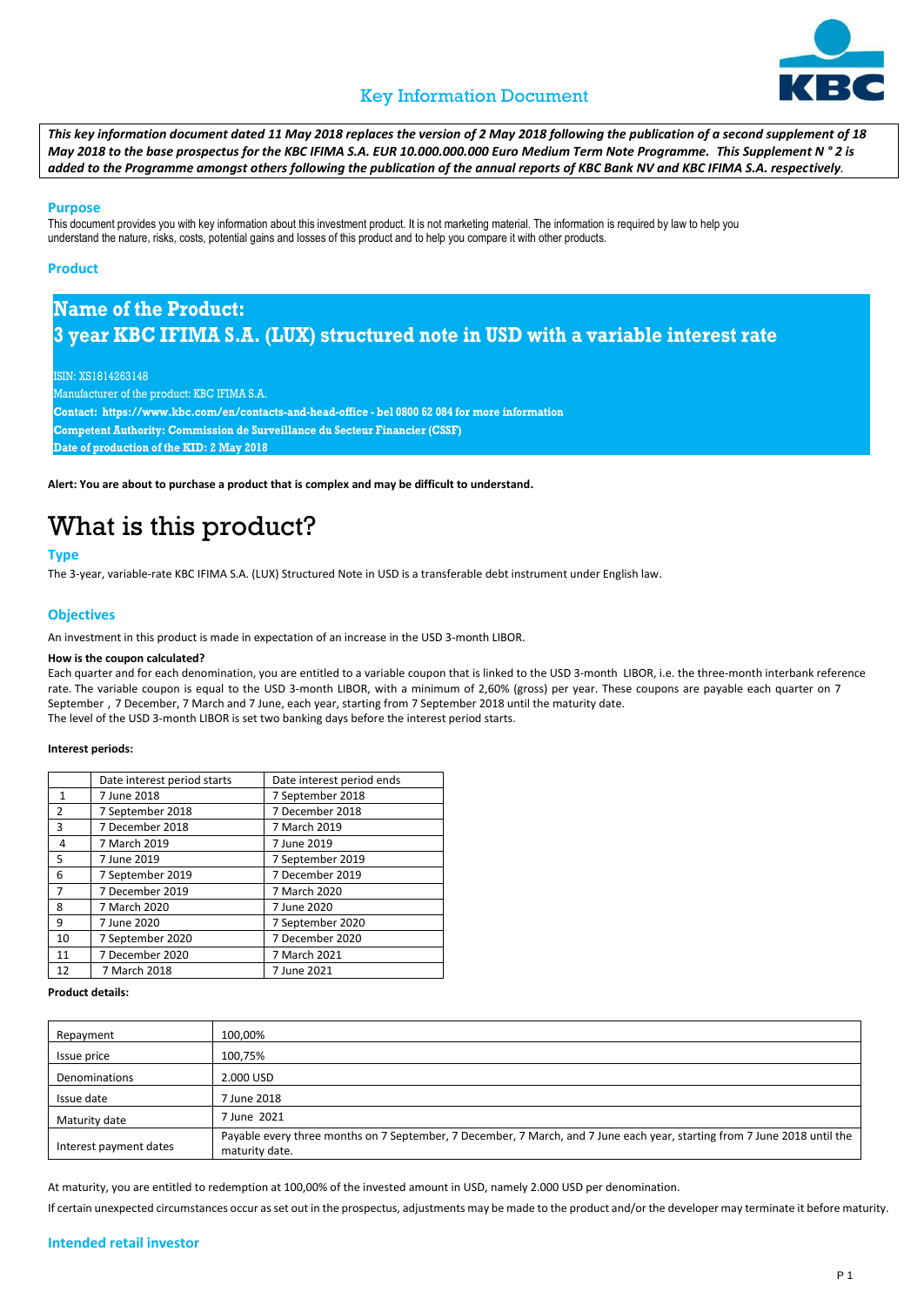This product is intended specifically for investors who are interested in receiving a fixed minimum return, but also a potentially higher return, while still being able to redeem all their money at maturity. Investors will not be able to access the portion of their assets invested in this product for three years. They must also be familiar with underlying interest rate applying to this complex product.

### What are the risks and what could I get in return?

#### **Risk indicator**



The summary risk indicator is a guide to the level of risk of this product compared to other products. It shows how likely it is that the product will lose money because of movements in the markets or because we are not able to pay you. We have classified this product as 1 out of 7, which is 1 the lowest risk class. This rates the potential losses from future performance at a very low level, and poor market conditions are very unlikely to impact our capacity to pay you.

#### **Be aware of currency risk. You will receive payments in a different currency, so the final return you will get depend on the exchange rate between the two currencies. This risk is not considered in the indicator shown above.**

You are entitled to receive back at least 100,00% of your capital and a coupon and a coupon of at least 2,60% (gross). Any amount over this, and any additional return, depends on future market performance and is uncertain.

This protection against future performance does not apply if you sell your investment before maturity.

If we are not able to pay you what is owed, you could lose your entire investment.

#### Performance scenarios

| Investment USD 10 000<br><b>Scenarios</b> |                                     | 1 year            | 2 years           | 3 years (Maturity date)<br>3 May 2021) |
|-------------------------------------------|-------------------------------------|-------------------|-------------------|----------------------------------------|
| Stress scenario                           | What you might get back after costs | <b>USD 10.326</b> | <b>USD 10.509</b> | <b>USD 10.700</b>                      |
|                                           | Average return each year            | 3,26%             | 2,55 %            | 2,33%                                  |
| Unfavourable scenario                     | What you might get back after costs | <b>USD 10.490</b> | <b>USD 10.863</b> | <b>USD 11.156</b>                      |
|                                           | Average return each year            | 4,90%             | 4,31%             | 3,85%                                  |
| Moderate scenario                         | What you might get back after costs | <b>USD 10.623</b> | <b>USD 11.057</b> | <b>USD 11.343</b>                      |
|                                           | Average return each year            | 6,23%             | 5,28%             | 4,48%                                  |
| <b>Favourable scenario</b>                | What you might get back after costs | <b>USD 10.777</b> | <b>USD 11.288</b> | <b>USD 11.581</b>                      |
|                                           | Average return each year            | 7.77 %            | 6,44%             | 5,27%                                  |

This table shows the money you could get back during the next three years, under different scenarios, assuming that you invest 10.000 USD.

The scenarios shown illustrate how your investment could perform. You can compare them with the scenarios of other products.

The scenarios presented are an estimate of future performance based on evidence from the past, and are not an exact indicator. What you get will vary depending on how the market performs and how long you keep the investment/product

The stress scenario shows what you might get back in extreme market circumstances, and it does not take into account the situation where we are not able to pay you.

The figures shown include all the costs of the product itself, but may not include all the costs that you pay to your adviser or distributor. The figures do not take into account your personal tax situation, which may also affect how much you get back.

This product cannot be easily cashed in. This means it is difficult to estimate how much you would get back if you cash in before maturity. You will either be unable to cash in early or you will have to pay high costs or make a large loss if you do so. The figures shown include all the costs of the product itself, but may not include all the costs that you pay to your adviser or distributor. The figures do not take into account your personal tax situation, which may also affect how much you get back.

### What happens if KBC IFIMA S.A. is unable to pay out?

The obligations of KBC IFIMA S.A. are guaranteed integrally, irrevocably and unconditionally by KBC Bank NV. Redemption and interest payments depend on the solvency of KBC IFIMA S.A. (the developer) and KBC Bank NV (the guarantor). Investors may lose some or all of their investment and the interest earned in the event of the